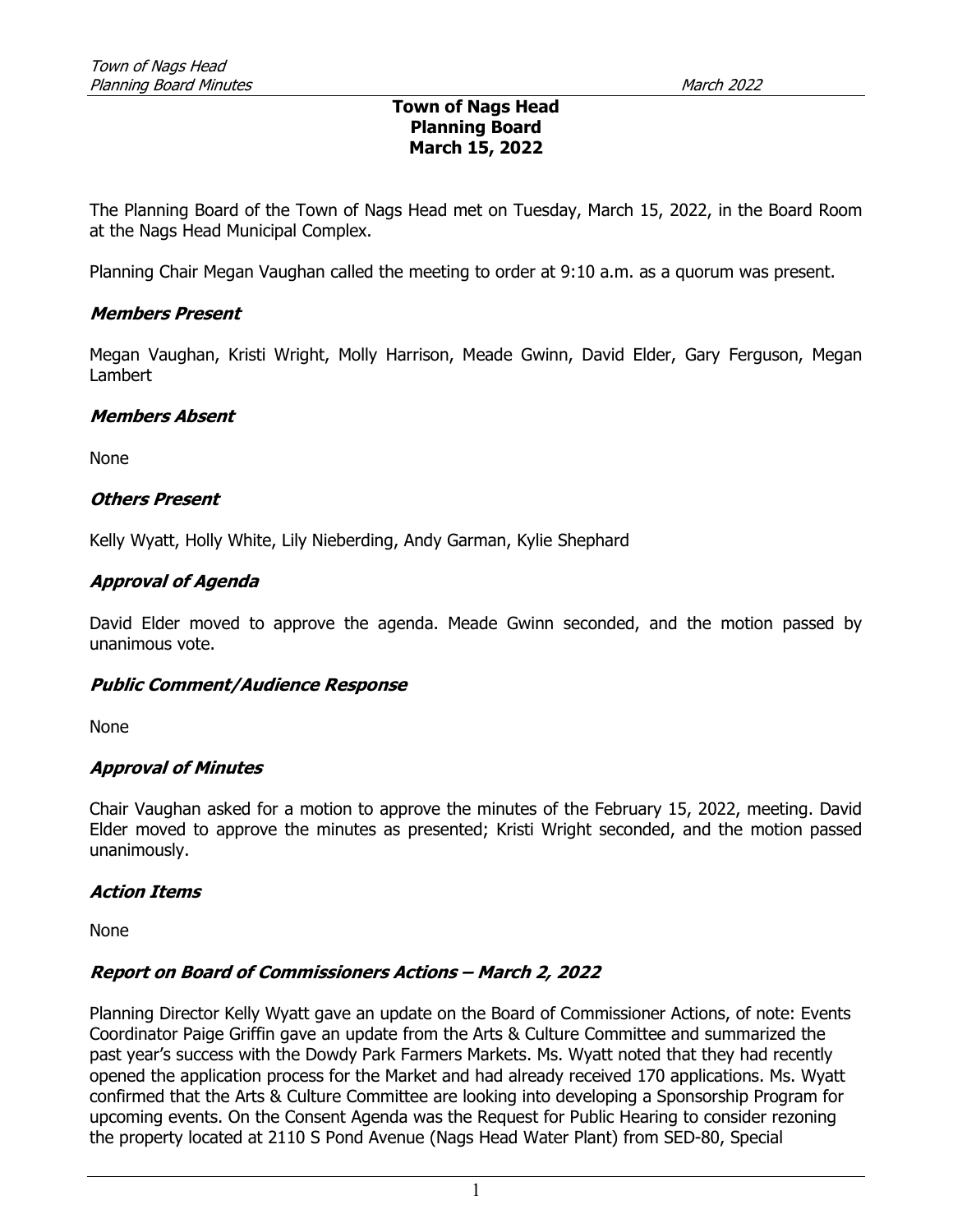Environmental District, to C-3, Commercial Services in advance of the design process for the Public Services Master Plan. A Public Hearing was held to consider a text amendment to the Flood Damage Prevention Ordinance to address an inconsistency in the application of the Regulatory Flood Protection Elevation (RFPE) based upon a property's location east or west of NC 12 in the vicinity south of the Nags Head Village Beach Club where NC 12 shifts westward - the Board passed a motion to adopt the text amendment and the consistency statement as presented. Ms. Wyatt presented an update of the Planning and Development Department activities for the past month – Ms. Wyatt noted that Dominion Power installed different types of Amber LED lights at several Public Beach Accesses for the Town to choose from. The locations of these turtle sensitive lights are to be broadcast so that citizens can view the installed lighting and pick their favorite fixture. The Board passed a motion to approve the Epstein Street Public Access Bath House site plan as presented. The Board received a Presentation of the Decentralized Wastewater Management Plan; they will have the month of March to review and make comments. Finally, Kate Jones led a discussion of a possible expansion of the Vegetative Sprigging Grant Program to address wind-blown sand - Board members spoke in favor of the program; they would like to see sand fencing and bales of hay incorporated as well.

# Town Updates

None

# Discussion Items

# Presentation of Whalebone Park Conceptual Designs

Senior Environmental Planner Kate Jones presented. Staff has been working on Whalebone Park redevelopment plans for the purposes of submitting a grant application to the North Carolina Parks and Recreation Trust Fund (PARTF) for funding; that deadline is May 2nd. Ms. Jones included a timeline in her staff memorandum.

At the February 2022 Board of Commissioners meeting, Town planning staff presented an interactive session giving board members the opportunity to discuss and evaluate various park elements that could be incorporated into conceptual renovation plans for Whalebone Park.

On March 3rd, staff held a public meeting to engage members of the wider community about the renovation of Whalebone Park. Through an interactive session, members of the public voted on their preferred park elements.

Staff also put out an online survey for those unable to attend the public meeting in person. To date, there have been 41 responses; the survey is still active, and Ms. Jones encouraged the Planning Board members to participate.

Ms. Jones then reviewed the results of these sessions for the Board noting that the preferred park elements included spray play, shade, restroom facilities, and other elements that focus on younger children such as replacement of aging playground equipment with ADA accessible equipment, as possible.

Ms. Jones noted that there is a conceptual plan with a layout of what the park could look like and would like to receive feedback from the Planning Board on the park elements as well as the layout of these items in the conceptual park plan.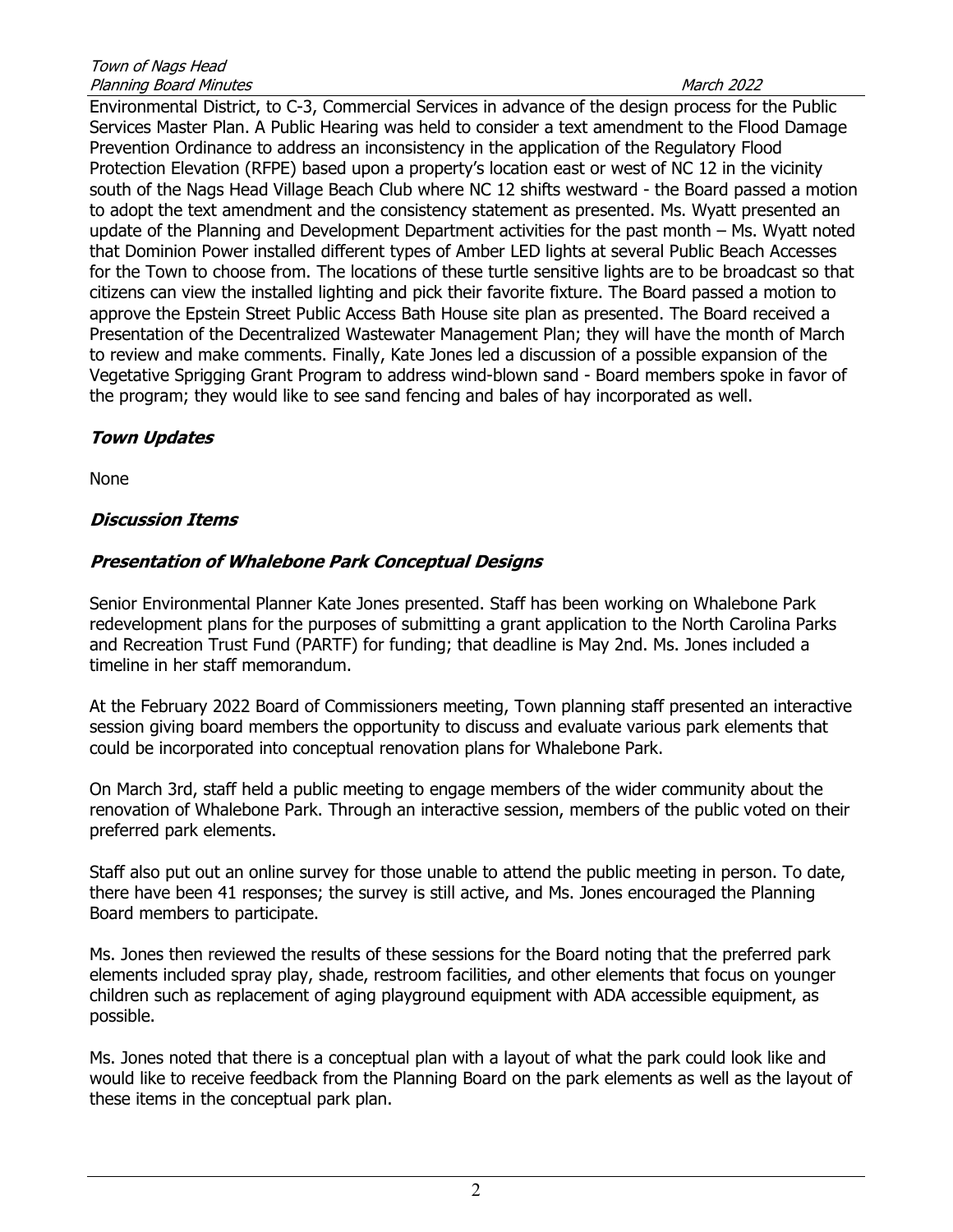Ms. Jones noted that this project will be primarily grant funded, so they need to be strategic on what they do replace; the conceptual plan leaves certain elements in place.

Ms. Lambert suggested the idea of sponsorship for the playground equipment similar to the ability of purchasing fish plaques at Jennette's Pier.

Mr. Elder suggested adding some decorative pieces to go with the Whalebone theme to make the park more visually appealing.

Ms. Jones then gave a more in-depth overview of Spray and Play and the two types that exist: recirculation and pass-through.

Ms. Jones confirmed for Mr. Ferguson that both types would require Health Department approval not unlike a swimming pool.

Ms. Jones confirmed for Chair Vaughan that they will be requesting a PARTF grant as well as a grant from the Outer Banks Visitor's Bureau, so they are looking at a budget of \$400,000 to \$500,000.

The recirculation system is more environmentally friendly but also more expensive. However, Ms. Jones noted that if they were to install a pass-through system the Town could look into reusing the gray water in some way such as for drip irrigation.

Mr. Elder reminded the Board that the Pier is already doing something like that and suggested that Staff speak with the State.

Ms. Lambert encouraged Staff to ensure that whichever option the Town chooses that they are cognizant and pre-emptive to avoid any Stormwater issues.

Ms. Jones and the Board discussed maintenance of the two types and finding someone or training staff on the upkeep.

Ms. Lambert suggested reaching out to the water park to explore partnering opportunities as a way to off-set costs.

Mr. Ferguson discussed safety and accessibility of the site. Ms. Jones noted that Public Works Director Eric Claussen has been working on making that area safer and more accessible/visible.

# Discussion of Current Unified Development Ordinance (UDO) regulations pertaining to tree removal and preservation

Planning Director Kelly Wyatt explained that members of the Planning Board had expressed an interest in both better understanding and perhaps considering Unified Development Ordinance (UDO) amendments to enhance the Town's current tree protection and preservation ordinances. As a first step to begin the discussion, staff felt it would be beneficial to provide an analysis of the existing tree removal, tree protection and tree preservation ordinances within the Town Code and the Unified Development Ordinance.

Ms. Wyatt noted that regulation related to trees are scattered all over the ordinance and proceeded to review for the Board the Town's current ordinances in place pertaining to trees: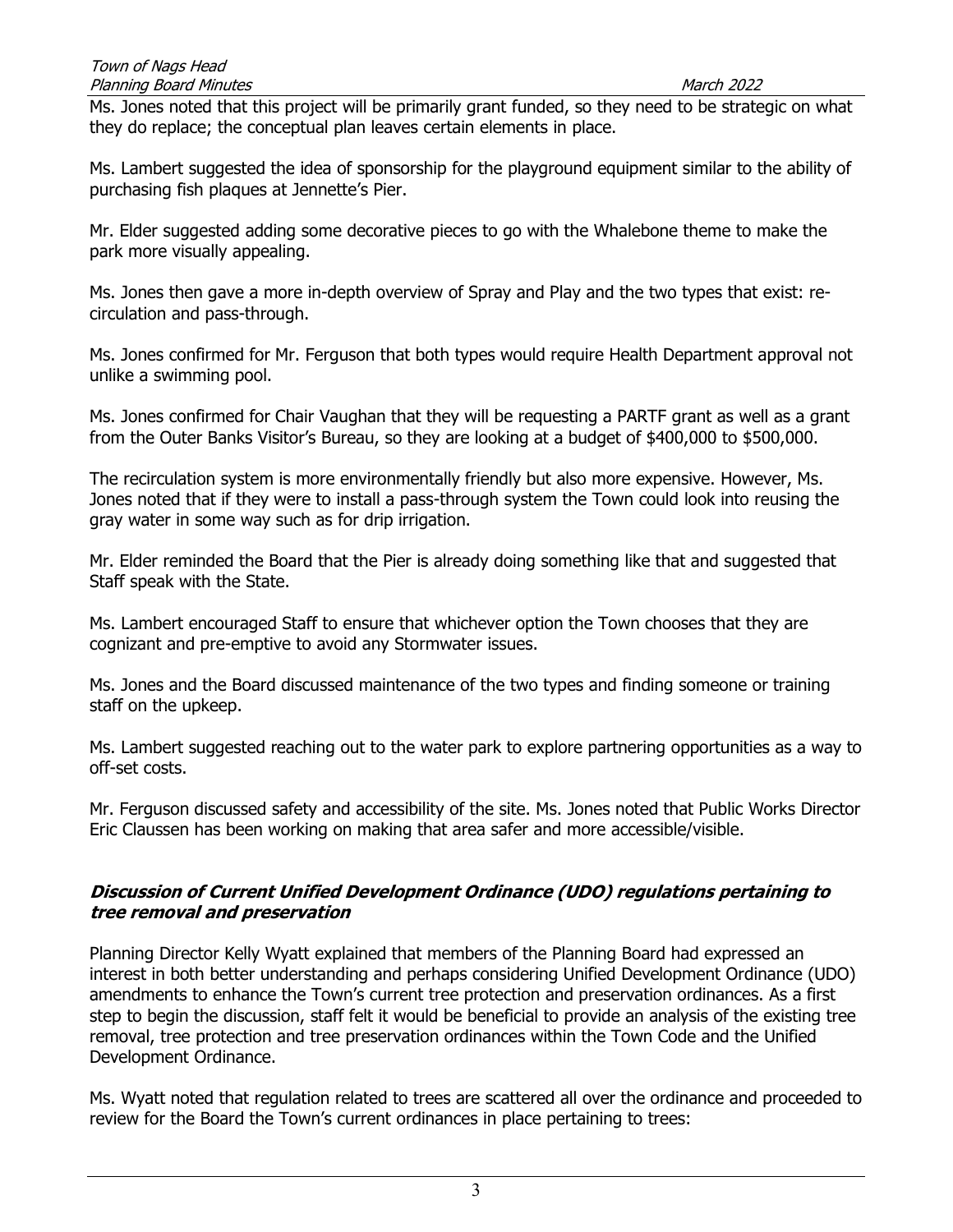## Live Oak as the Town Tree - Town wide:

• Section 26-9 of the Town Code establishes the Live Oak as the "Official Town Tree". No live oak with a height of 3 feet or 1-inch in diameter measured ½ foot above grade shall be removed in ANY zoning district. Live oaks may only be removed within the footprint of the principal building, required accessways, parking areas, utility installation sites, active septic repair areas and accessory buildings. Pursuant to Section 1-6(b)(7) violations of this provision shall be a misdemeanor and punishable as provided by General Statute 14-4.

## Special Zoning Districts:

• SED-80, Special Environmental District. Section 8.4.3.4, Special Development Standards, regulates the removal of any tree greater than 4-inches in caliper measured at one foot above the ground. The removal of any tree with caliper of 16-inches or greater is prohibited without special approval from the Board of Commissioners. Staff should be involved as early as possible in any tree removal within this district as it is the most sensitive, ecologically relevant area within the Town and tree removal is greatly restricted. For any tree removal within this district, staff will first need to determine how to regulate the removal based upon the location of the tree and the caliper of the tree.

• SPD-20, Special Planning Development District. Section 8.4.2.2, Site Design Standards, regulates the removal of any tree greater than 4-inches in caliper measured at one foot above the ground. Trees greater than 4-inches in caliper shall only be removed if within the proposed building footprint, including decks and a 10-foot perimeter around the principal building and its accessory buildings, within vehicular accessways, within the septic drain field, and in areas where land disturbing has created slopes in excess of 3:1 in an effort to minimize erosion. As in the SED-80 District, for any tree removal within this district, staff will first need to determine how to regulate the removal based upon the location of the tree and caliper of the tree.

Note that in both the SED-80, Special Environmental Zoning District and SPD-20, Special Planned Development District, the Planning Department may approve the removal of any tree which:

o Poses a safety hazard to pedestrians or vehicular traffic or threatens to cause disruptions of public service;

o Poses a safety hazard to a building; or

o Is diseased or weakened by age, so as to pose a safety hazard (Ms. Wyatt noted that Environmental Planner generally requests an arborist report).

• Section 4.9, Development Permitting Requirements, Purpose and Intent states that when developing one- and two- family dwellings removal of trees greater than 6-inches in caliper shall require a permit. Staff had previously identified this Section of the UDO as one that did need additional clarification. This regulation was originally developed in 2015 and was specific that no tree 6-inches in caliper or greater should be removed from a vacant lot without first acquiring site plan approval. This language was adopted as a means to address the clear cutting of lots that did not have yet have site plan approval. While that can be extrapolated from the existing language, staff does want to revise this language soon, to ensure there is no ambiguity with the original intent. The 2015 amendment is included in this report for informational purposes

Large Residential Dwellings, Open Space Preservation/Landscaping Requirements

• When a single- or two- family dwelling is constructed with a habitable area greater than 3,500 square feet certain criteria must be met in terms of minimum lot area, architectural design and open space preservation and landscaping requirements. In these instances, a homeowner must meet one of two criteria: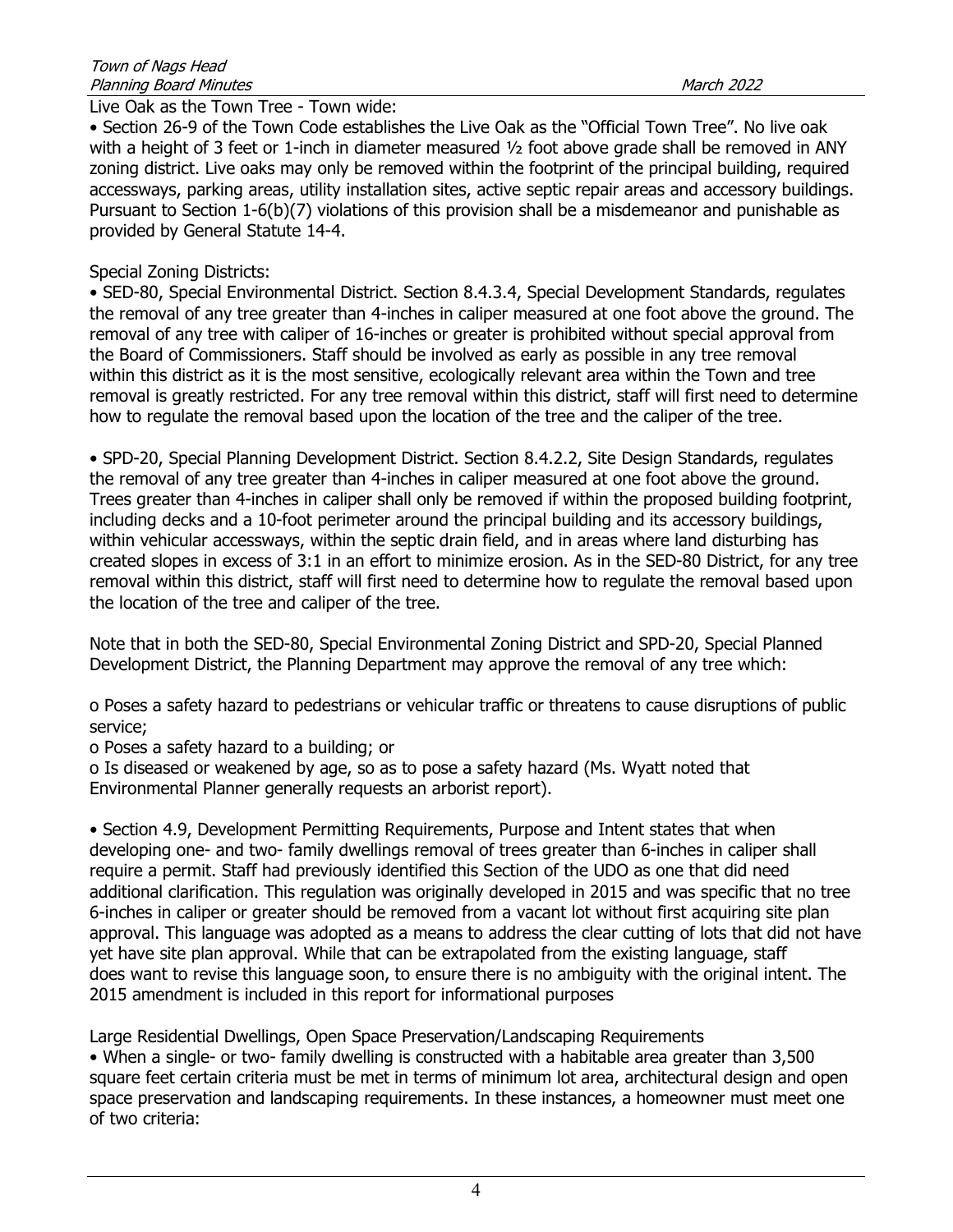o Preservation of a minimum of 10% of the lots total area with existing natural vegetation and/or dune elevations. These areas shall contain significant examples of native vegetation and be identified and maintained in accordance with the UDO.

o Planting of a minimum of 15% of the lots total area. A minimum of 50% of the required landscaping must be locally adapted live evergreen tree species that are a minimum height of 3 feet and one inch in diameter measured at ½ foot above grade when planted. The remainder can be live forbs and shrubs.

These requirements may be altered due to unique or unusual physical conditions including a reduction of landscaping requirements for oceanfront properties and other lots containing significant dune features that will be preserved in equal proportion.

Commercial Design Standards, Site Design

Ms. Wyatt noted that there are several landscape buffering and vegetation preservation requirements associated with commercial development. These are primarily located within Section 10.93 of the UDO and include:

o Parking Lot Buffers, a buffer strip of at least 10 feet in width shall be provided between the parking lot and the street right-of-way line.

- o Commercial Transitional Protective Yards when applicable, High Impact Uses.
- o Buildings adjacent to street frontage must have foundation landscaping.
- o Interior Parking Lot Landscaping
- o Vegetation Preservation/Planting Requirements

Violation of regulations contained within the Unified Development Ordinance (UDO)

Violations of the UDO shall subject the offender to a civil penalty upon the issuance of a citation for such violation. Civil penalties shall be no more than \$500.00 for each violation, and each day any single violation continues shall be a separate violation.

# Additional Information

There are currently no limitations on tree removal on residentially developed lots outside the Special Zoning Districts (SED-80 and SPD-20). With incentives being given for the use of existing mature vegetation as well as newly planted vegetation for Stormwater management purposes, the Town needs to develop a mechanism to ensure these plantings are not being removed or altered.

Ms. Wyatt confirmed for Chair Vaughan that in the R2 Zoning District Pine trees are often removed without the Town's knowledge as no permit is required however some landscapers do reach out to Staff before beginning work.

Ms. Wyatt noted that Staff does intend to create educational materials in the coming months to inform citizens of the Town's values regarding tree protection and preservation, existing regulations, and the role that the town would hope all residents and visitors would take when it comes to vegetation preservation.

Mr. Elder noted that people need to be educated on proper maintenance and pruning techniques to prevent damaging trees. Education should also be on the Town's reasons for protecting trees, how fines are assessed and also how fines may be used – replanting of trees.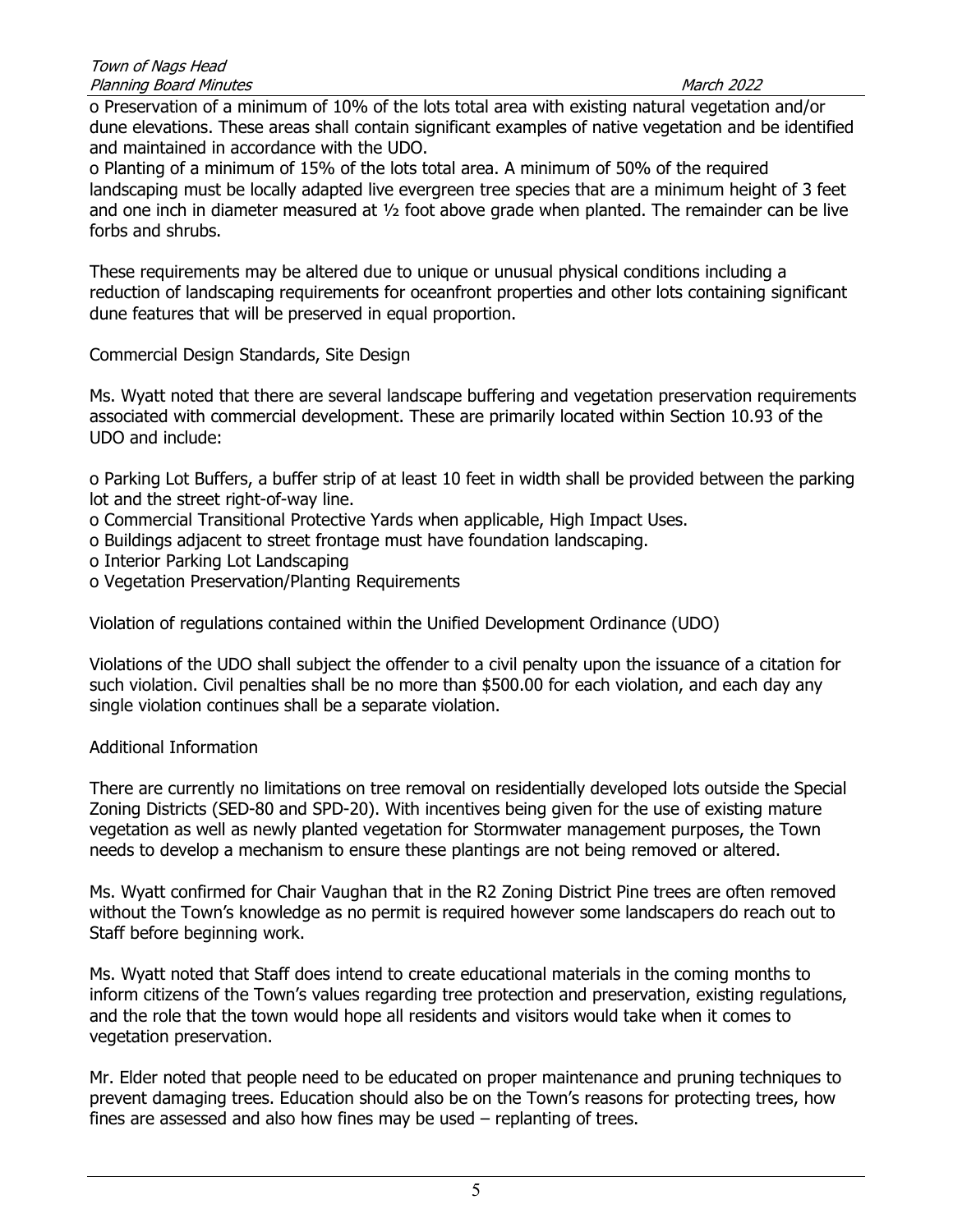Mr. Gwinn emphasized education especially of out-of-town property owners and possibly offering some type of incentive program.

Ms. Wright suggested focusing the educational efforts on the tree removal companies.

Mr. Ferguson discussed subdivision provisions such as buffering requirements.

Chair Vaughan and the Board discussed raising awareness in a way that doesn't seem like the Town is imposing more rules and regulations; as well as ways to get young people involved.

Ms. Wyatt noted there are opportunities to clarify and enhance the existing language; Ms. Wyatt will revisit Subdivision requirements; she will also look at the possibility of creating an appendix that brings everything together in a more central location to make them more accessible.

## Update on Resilient Coastal Communities Program

Candice Andre, Senior Project Manager with VHB, gave an update on the RCCP project via a Zoom presentation. Ms. Andre's presentation centered around the Vision & Goals of the project, introduction to the Interactive Map and discussion on Community Engagement as well as next steps.

- 1) Vision & Goals includes the development of a Resilient Strategy Vision and Goals which were well received by the Planning Board.
- 2) Demonstration of the Interactive Map includes Critical Assets and Natural Infrastructure as well as Hazards – Mr. Ferguson noted that it was important to include the Public Beach in the list of Critical Assets. The Board was very supportive of this feature and discussed how it could be adapted for other uses such as searching Short-term rental registrations and active building permits. Ms. Andre noted that it will always be the same link, but the map itself will be constantly evolving. Senior Planner Holly White will be emailing the link to the Board.
- 3) Community Engagement includes virtual review by the community of the interactive map as well as a brief survey advertised through the Town's website and social media sites.

### February 24th, 2022, Director's Report

Ms. Wyatt briefly discussed her Director's Report to the Board.

# Planning Board Members' Agenda

None

# Planning Board Chairman's Agenda

Chair Vaughan let the Board know that she will not be here for the April meeting; Molly Harrison and Kristi Wright will be out as well.

Chair Vaughan also stated that she would really like for Staff and the Town to revisit Accessory Dwelling units, noting that she was not in favor of increasing density.